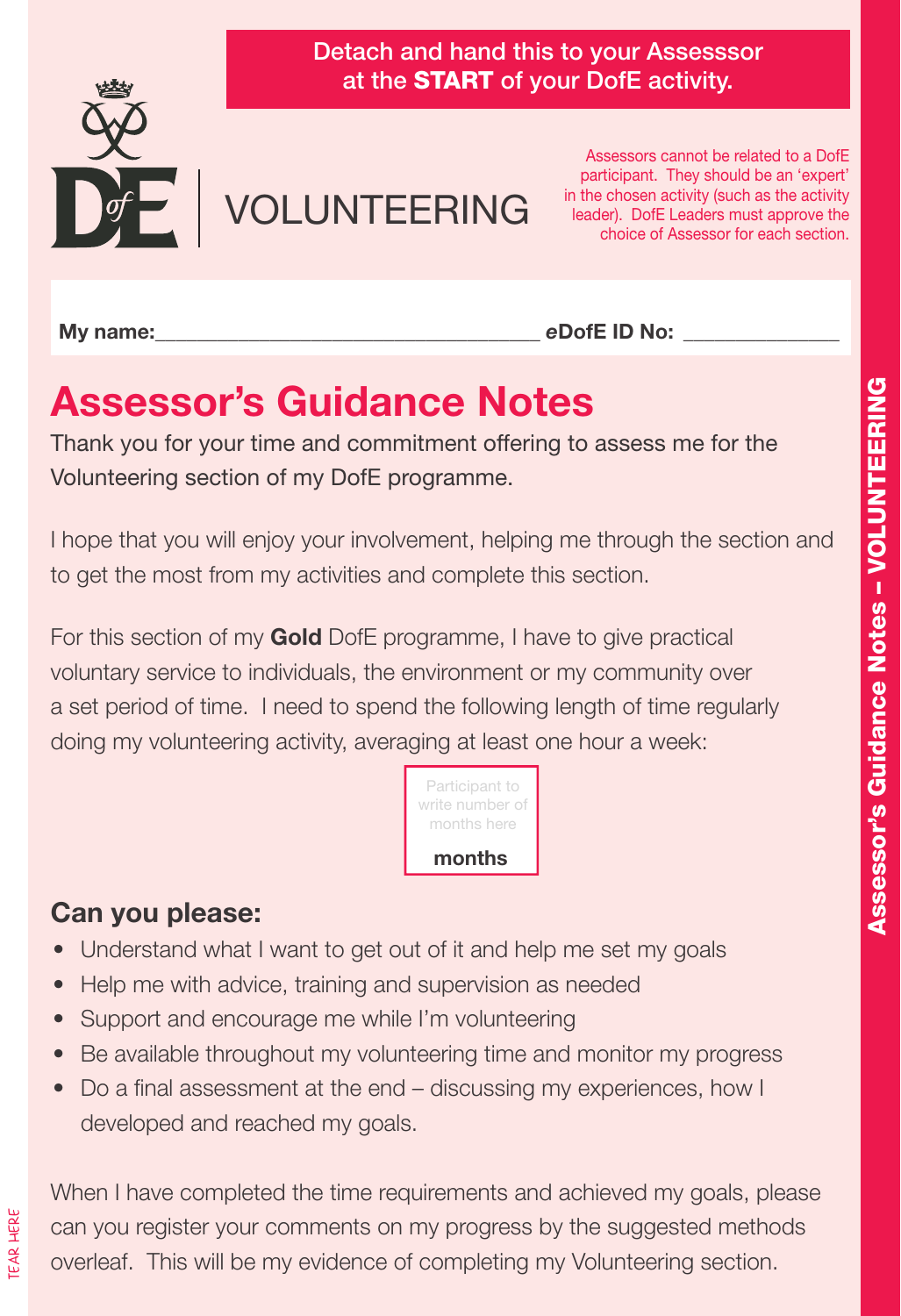#### **The Volunteering section**

**Aim:** To inspire young people to make a difference within their communities or to an individual's life and develop compassion by giving service to others.

#### **Completion of the section**

Young people have met the DofE requirements if they've volunteered regularly, averaging at least one hour a week over the agreed time and if they've demonstrated effort, perseverance and improvement.

#### **Your Assessor's report**

Please take the time to think about what evidence you provide. You can talk about training, team contribution (if applicable) and achievement of their personal goals.

What you write will celebrate the achievement of the young person and will form part of their permanent record of their DofE programme. So please make your comments personal, positive and engaging. Remember to include the activity start and end dates.

#### **Online**

To enter your report online, visit www.DofE.org/assessor (or scan this QR code) and follow the instructions. You will need the participant's name, their *e*DofE ID number, their DofE level and the section you have assessed.



*or...*

#### **On paper**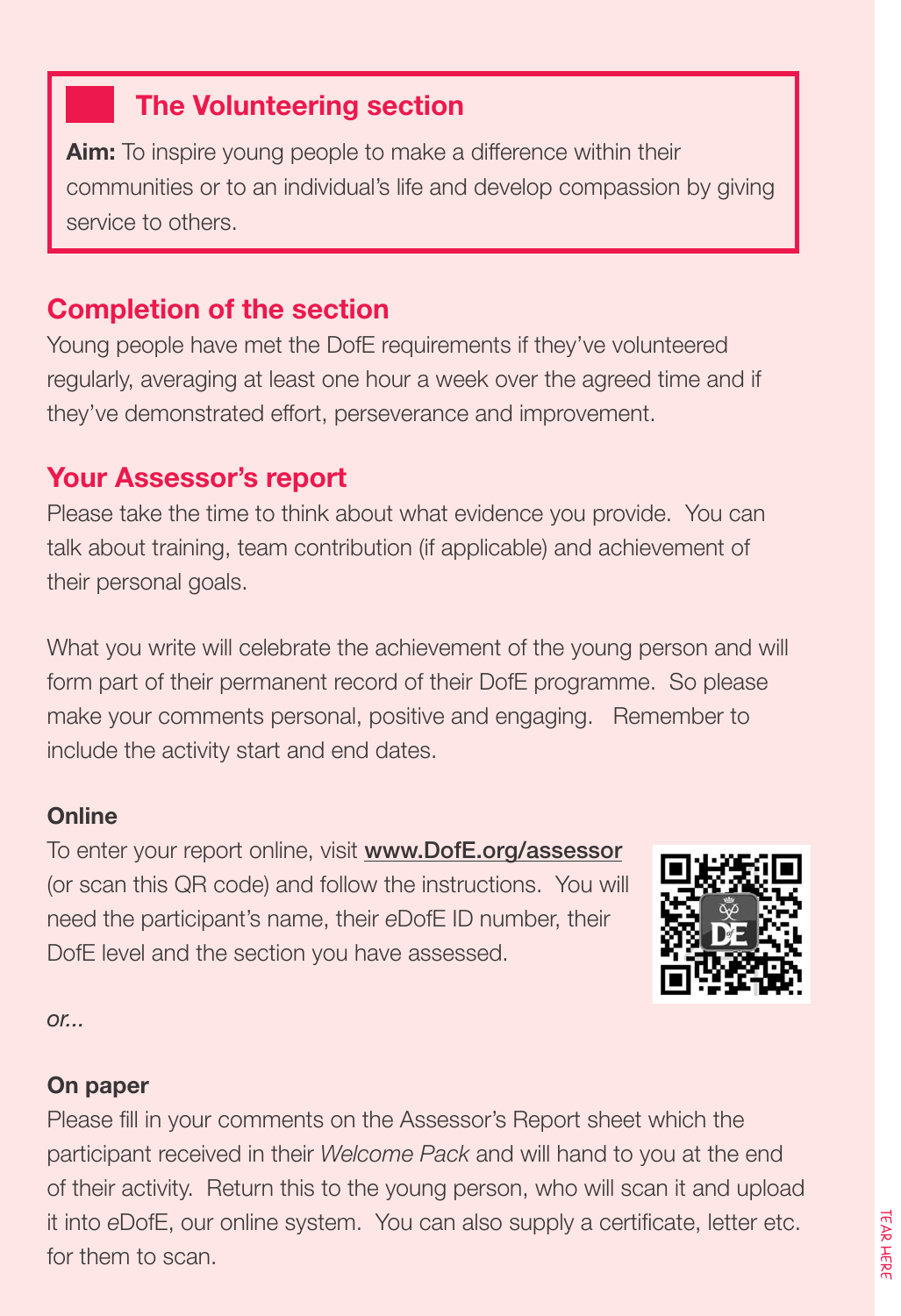

### ASSESSOR'S REPORT VOLUNTEERING

#### **To the participant**

Remove this sheet, fill in your details on the other side and hand it to your Assessor when you have completed the activity for the required period of time.

If your Assessor chooses to complete their report online, it will be sent to your DofE Leader to approve. If the Assessor completes this form, when they return it to you completed and signed, scan or photograph it and upload it to *e*DofE, marking it as an '*Assessor's report*'. When it has been approved you will see it appear in your Evidence folder in eDofE. You can then submit this section for sign-off. You can also add your own comments in *e*DofE.

#### **To the Assessor**

Thank you for assessing this participant in their volunteering activity for their Duke of Edinburgh's Award.

To achieve an Award, participants need to prove what activities they've been doing, how they've progressed and how they've met the goals they set for each section. Please complete your report online at:



# **www.DofE.org/Assessor**

You will need the information in the top right-hand box of the other side of this sheet to make your report. Alternatively, you can write your comments in the space provided overleaf and return this sheet to the participant.

#### **What to include in a report:**

Please describe the achievements of the participant as they undertook this section. Say how they met their goals, what skills they have developed and mention any memorable things that they accomplished. Please remember to keep your comments personal, positive and encouraging.

Thank you for supporting young people with their DofE activities.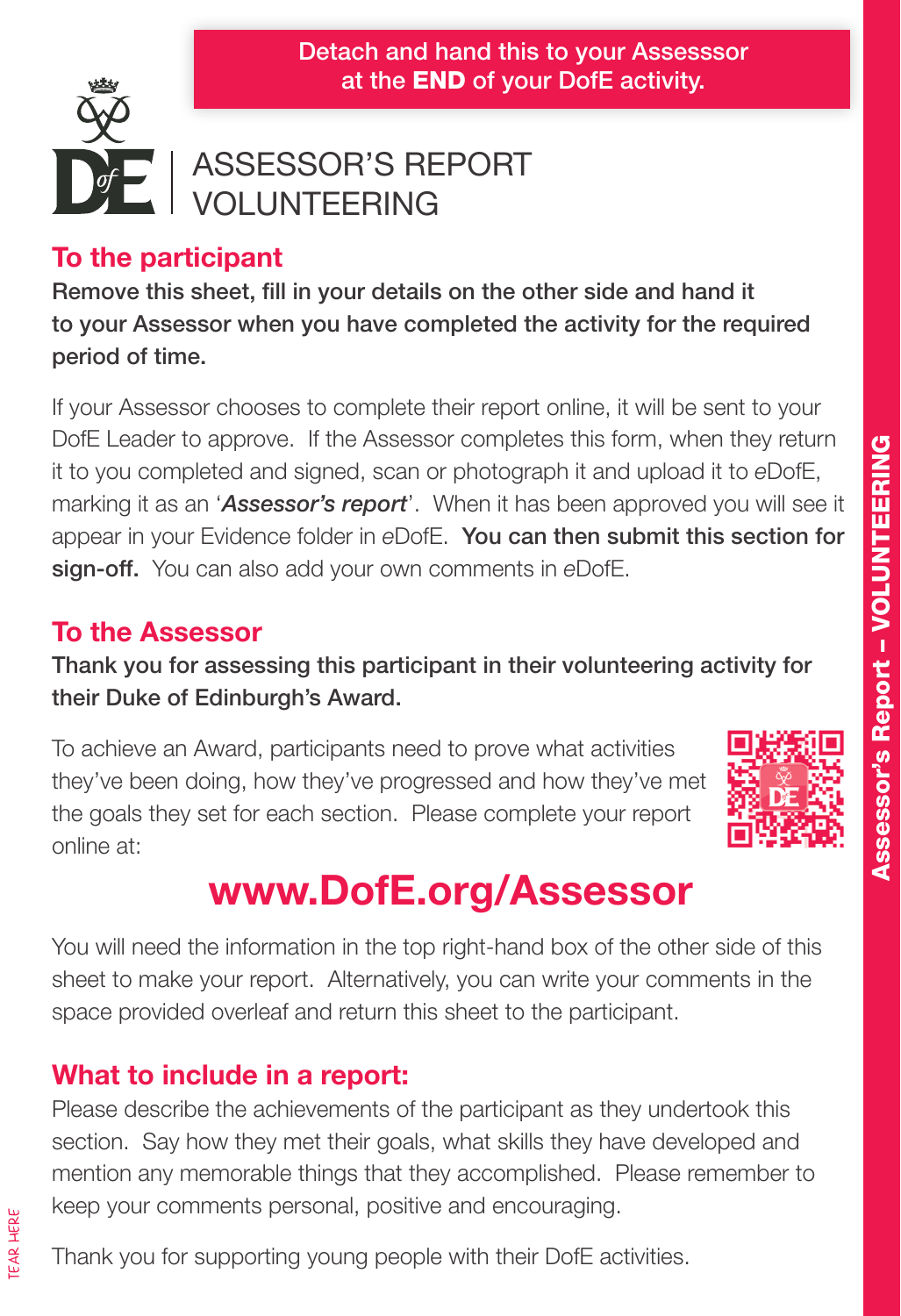| ASSESSOR'S REPORT<br>$\circ$<br><b>VOLUNTEERING</b>                                        | Participant:<br>eDofE ID No:<br>Level: Gold |  |
|--------------------------------------------------------------------------------------------|---------------------------------------------|--|
| Activity: Activity:                                                                        |                                             |  |
| Date started: $\frac{1}{\sqrt{1-\frac{1}{2}}}$ Completed: $\frac{1}{\sqrt{1-\frac{1}{2}}}$ |                                             |  |
|                                                                                            |                                             |  |

#### **Assessor's comments:**

Please write as much as possible, talking about training, teamwork (if applicable) and achievements. What you write will celebrate the achievement of the young person and will form part of their permanent record of their DofE programme.

| Signature: <u>contract and contract and contract and contract and contract and contract and contract and contract and contract and contract and contract and contract and contract and contract and contract and contract and co</u> |
|--------------------------------------------------------------------------------------------------------------------------------------------------------------------------------------------------------------------------------------|
|                                                                                                                                                                                                                                      |
|                                                                                                                                                                                                                                      |
|                                                                                                                                                                                                                                      |
|                                                                                                                                                                                                                                      |
|                                                                                                                                                                                                                                      |
|                                                                                                                                                                                                                                      |
|                                                                                                                                                                                                                                      |
| Participants should scan or photograph this page and upload to eDofE as evidence.                                                                                                                                                    |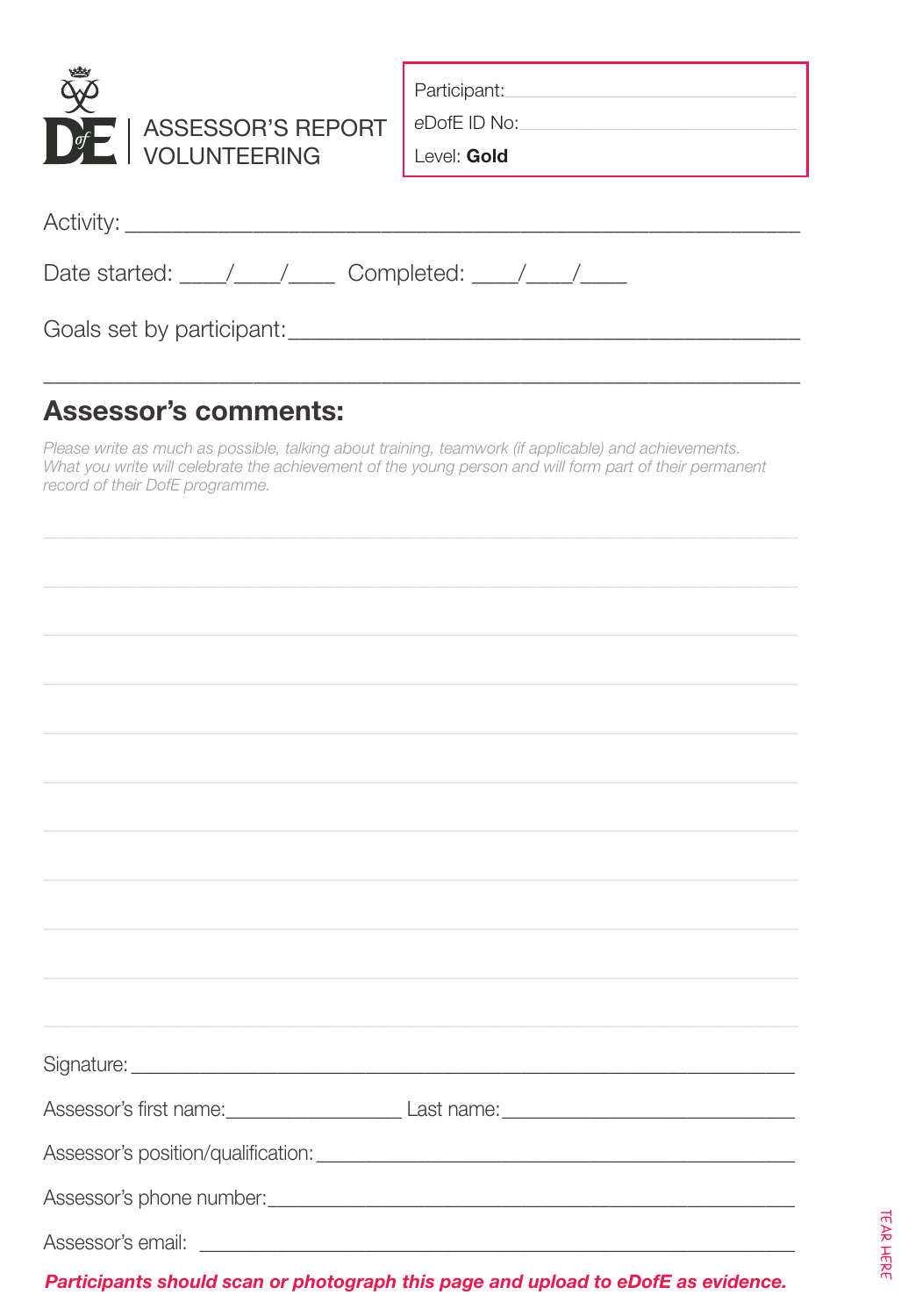



PHYSICAL

Assessors cannot be related to a DofE participant. They should be an 'expert' in the chosen activity (such as a coach). DofE Leaders must approve the choice of Assessor for each section.

My name: **Music and Allen Contract and Allen Contract and Allen Contract and Allen Contract and Allen Contract and Allen Contract and Allen Contract and Allen Contract and Allen Contract and Allen Contract and Allen Contra** 

# **Assessor's Guidance Notes**

Thank you for your time and commitment offering to assess me for the Physical section of my DofE programme.

I hope that you will enjoy your involvement, helping me through the section and to get the most from my activities and complete this section.

For this section of my **Gold** DofE programme, I have to improve in an area of sport, dance or fitness over a set period of time. I need to spend the following length of time regularly doing my physical activity, averaging at least one hour a week:



#### **Can you please:**

TEAR HERE

- Understand what I want to get out of it and help me set my goals
- Help me with advice, training and supervision as needed
- Support and encourage me while I'm doing my physical activity
- Be available throughout the time I'm doing my activity and monitor my progress
- Do a final assessment at the end discussing my experiences, how I developed and reached my goals.

When I have completed the time requirements and achieved my goals, please can you register your comments on my progress by the suggested methods overleaf. This will be my evidence of completing my Physical section.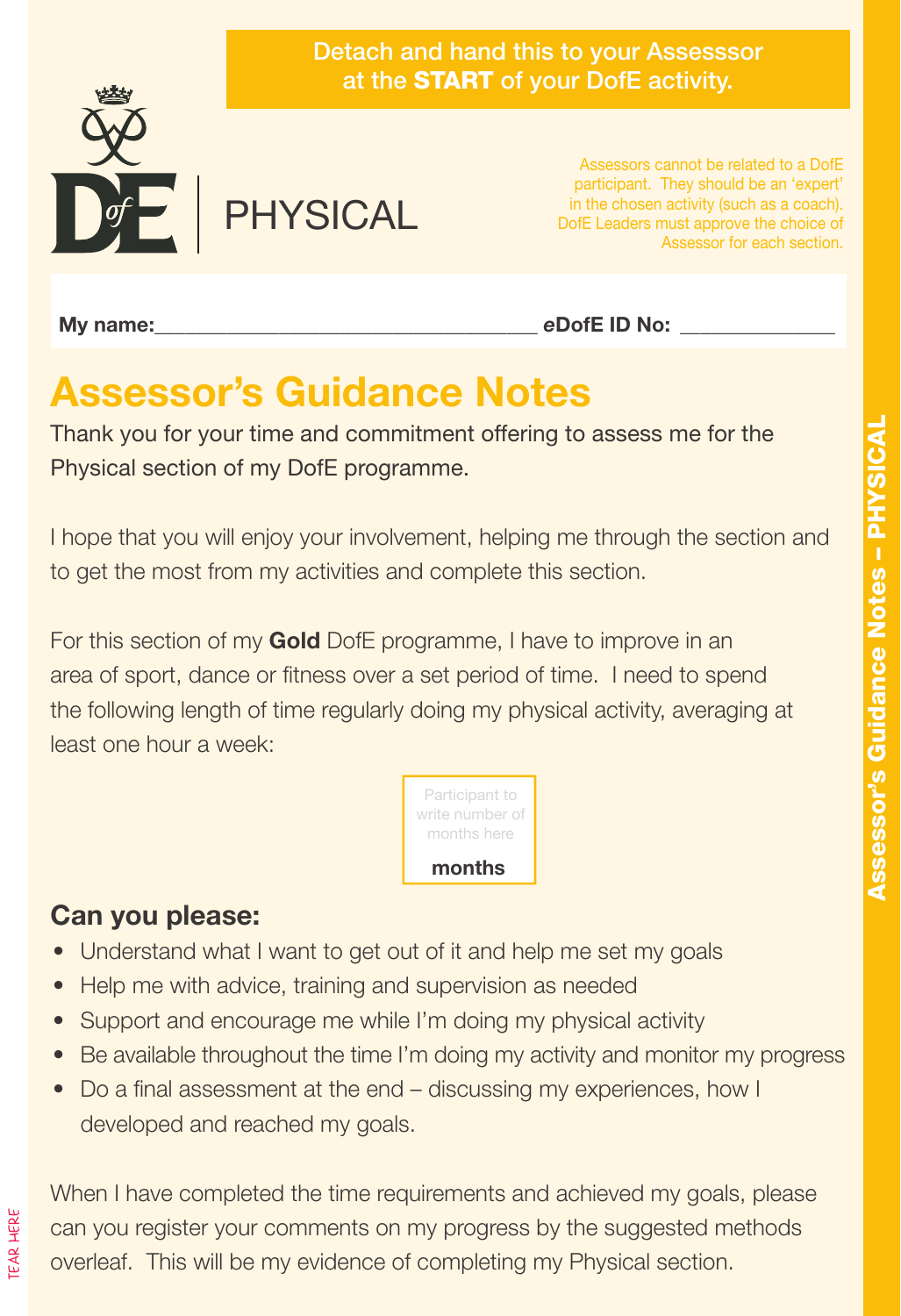#### **The Physical section**

**Aim:** To inspire young people to achieve greater physical fitness and a healthy lifestyle through participation and improvement in physical activity.

#### **Completion of the section**

Young people have met the DofE requirements if they've undertaken regular physical activity averaging at least one hour a week over the agreed time and have demonstrated effort, perseverance and improvement.

#### **Your Assessor's report**

Please take the time to think about what evidence you provide. You can talk about training, team contribution (if applicable) and achievement of their personal goals.

What you write will celebrate the achievement of the young person and will form part of their permanent record of their DofE programme. So please make your comments personal, positive and engaging. Remember to include the activity start and end dates.

#### **Online**

To enter your report online, visit www.DofE.org/assessor (or scan this QR code) and follow the instructions. You will need the participant's name, their *e*DofE ID number, their DofE level and the section you have assessed.



*or...*

#### **On paper**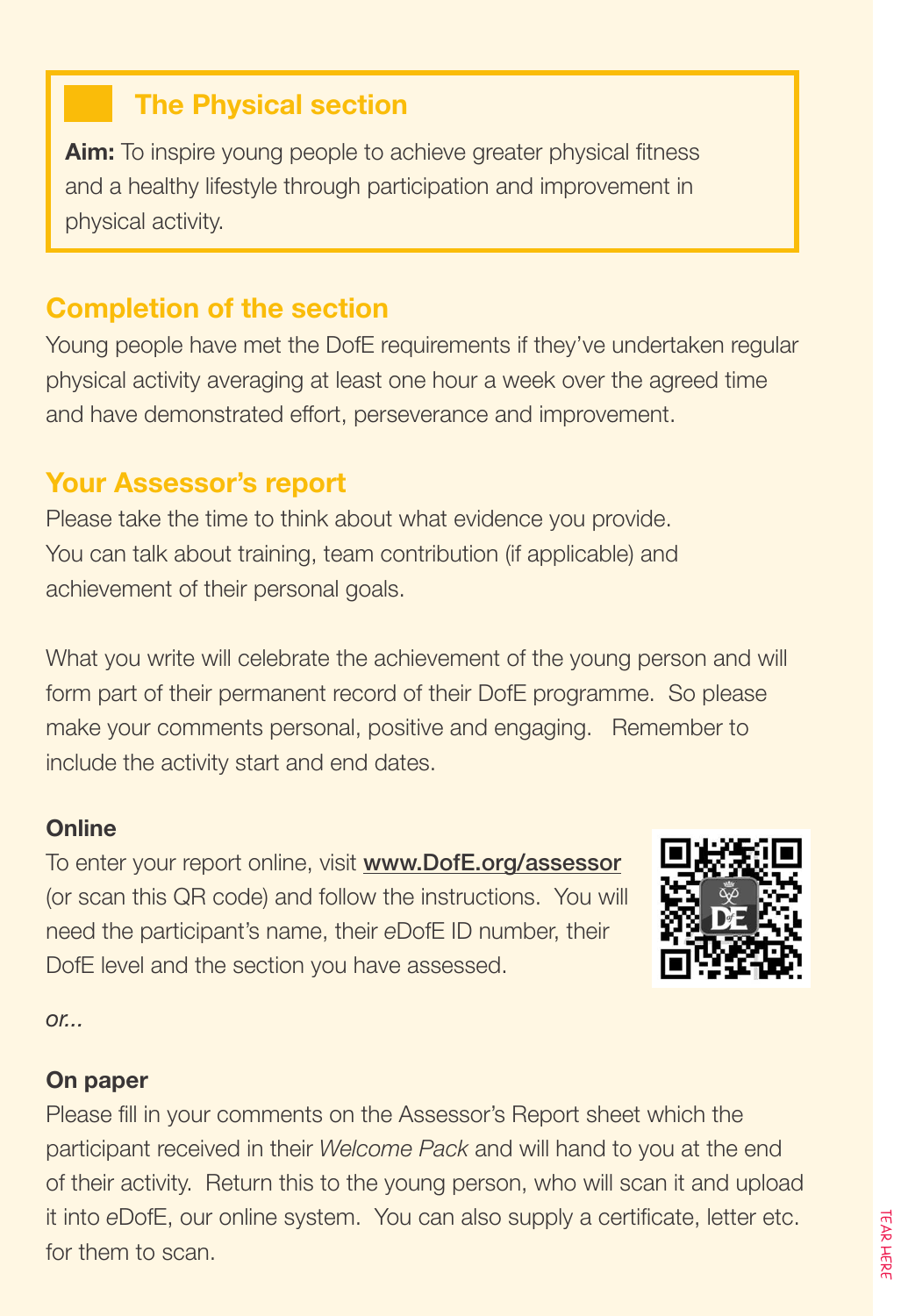Detach and hand this to your Assesssor at the END of your DofE activity.



#### ASSESSOR'S REPORT PHYSICAL

#### **To the participant**

Remove this sheet, fill in your details on the other side and hand it to your Assessor when you have completed the activity for the required period of time.

If your Assessor chooses to complete their report online, it will be sent to your DofE Leader to approve. If the Assessor completes this form, when they return it to you completed and signed, scan or photograph it and upload it to *e*DofE, marking it as an '*Assessor's report*'. When it has been approved you will see it appear in your Evidence folder in *e*DofE. You can then submit this section for sign-off. You can also add your own comments in *e*DofE.

#### **To the Assessor**

Thank you for assessing this participant in their physical activity for their Duke of Edinburgh's Award.

To achieve an Award, participants need to prove what activities they've been doing, how they've progressed and how they've met the goals they set for each section. Please complete your report online at:



# **www.DofE.org/Assessor**

You will need the information in the top right-hand box of the other side of this sheet to make your report. Alternatively, you can write your comments in the space provided overleaf and return this sheet to the participant.

#### **What to include in a report:**

Please describe the achievements of the participant as they undertook this section. Say how they met their goals, what skills they have developed and mention any memorable things that they accomplished. Please remember to keep your comments personal, positive and encouraging.

Thank you for supporting young people with their DofE activities.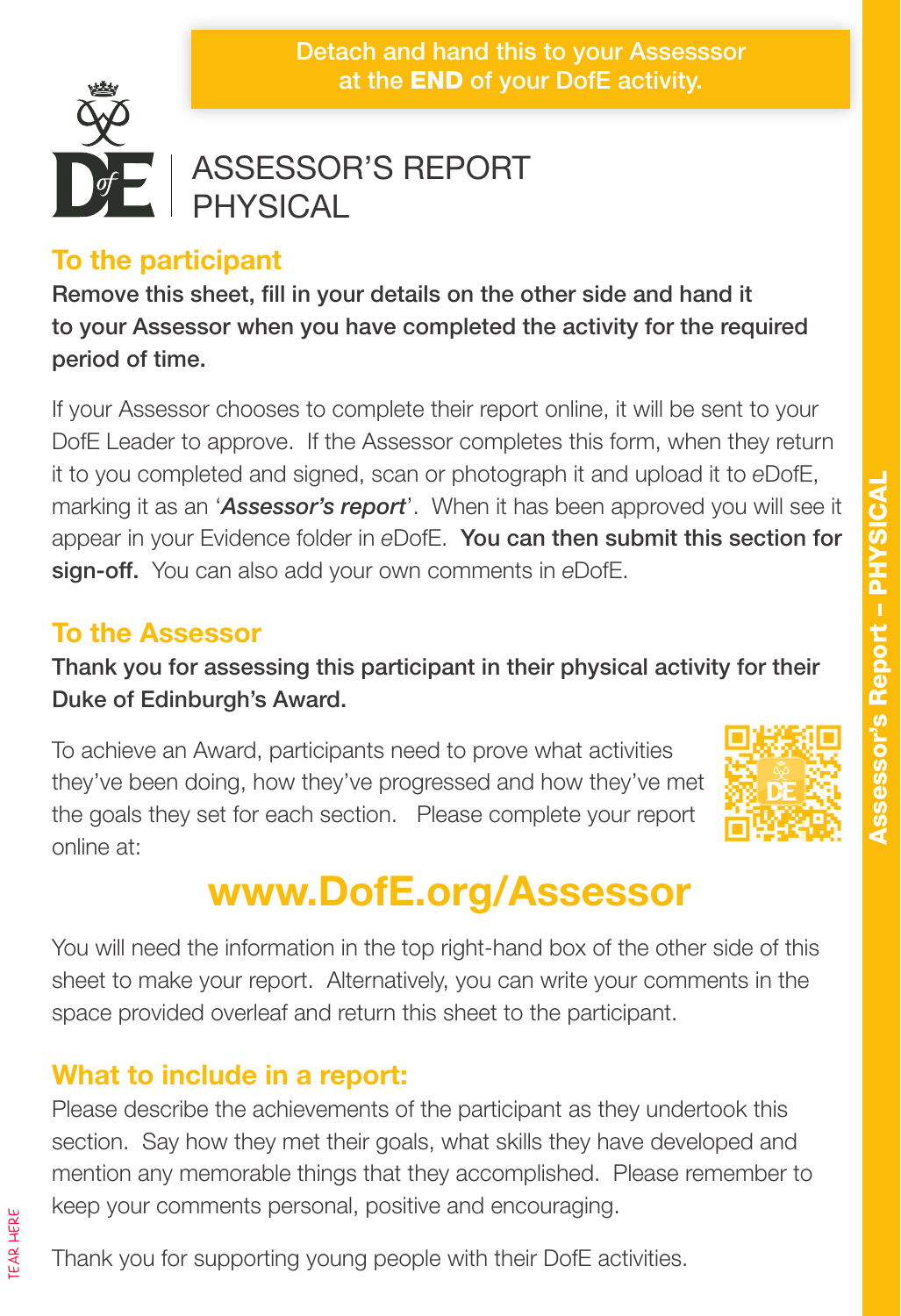| ASSESSOR'S REPORT<br>$\bigcap_{i=1}^{n}$<br><b>PHYSICAL</b>                                | Participant: National Participant<br>eDofE ID No:<br>Level: Gold |  |
|--------------------------------------------------------------------------------------------|------------------------------------------------------------------|--|
|                                                                                            |                                                                  |  |
| Date started: $\frac{1}{\sqrt{1-\frac{1}{2}}}$ Completed: $\frac{1}{\sqrt{1-\frac{1}{2}}}$ |                                                                  |  |
|                                                                                            |                                                                  |  |

#### **Assessor's comments:**

Please write as much as possible, talking about training, teamwork (if applicable) and achievements. What you write will celebrate the achievement of the young person and will form part of their permanent record of their DofE programme.

| Participants should scan or photograph this page and upload to eDofE as evidence. |
|-----------------------------------------------------------------------------------|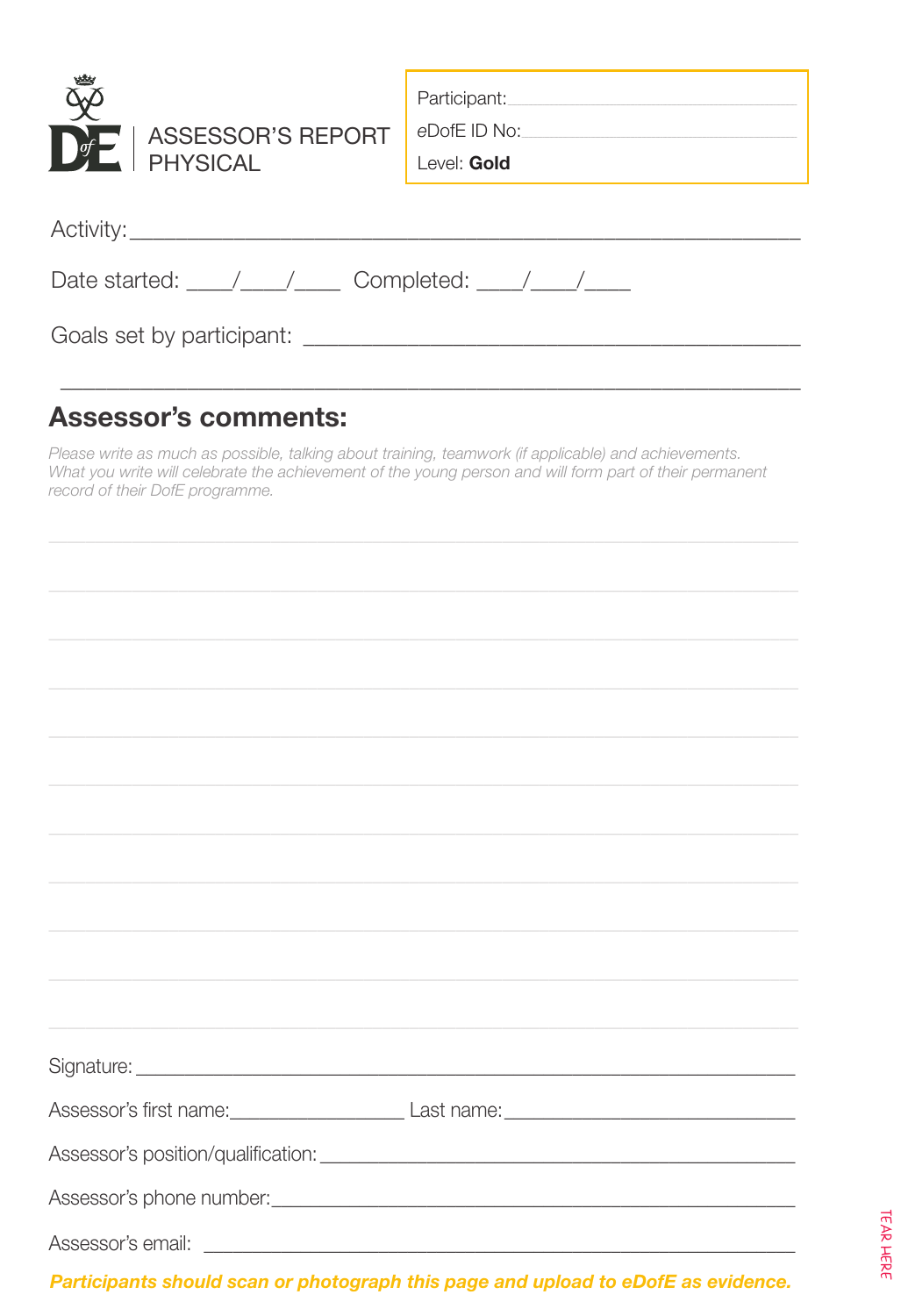

**My name:**  $\qquad \qquad$  **eDofE ID No:**  $\qquad \qquad$ 

# **Assessor's Guidance Notes**

Thank you for your time and commitment offering to assess me for the Skills section of my DofE programme.

I hope that you will enjoy your involvement, helping me through the section and to get the most from my activities and complete this section.

For this section of my **Gold** DofE programme, I have to show development of practical, social or personal skills over a set period of time. I need to spend the following length of time regularly doing my skills activity, averaging at least one hour a week:



#### **Can you please:**

- Understand what I want to get out of it and help me set my goals
- Help me with advice, training and supervision as needed
- Support and encourage me while I'm learning and doing my skill
- Be available during the time I'm doing my skills activity and monitor my progress
- Do a final assessment at the end discussing my experiences, how I developed and reached my goals.

When I have completed the time requirements and achieved my goals, please can you register your comments on my progress by the suggested methods overleaf. This will be my evidence of completing my Skills section.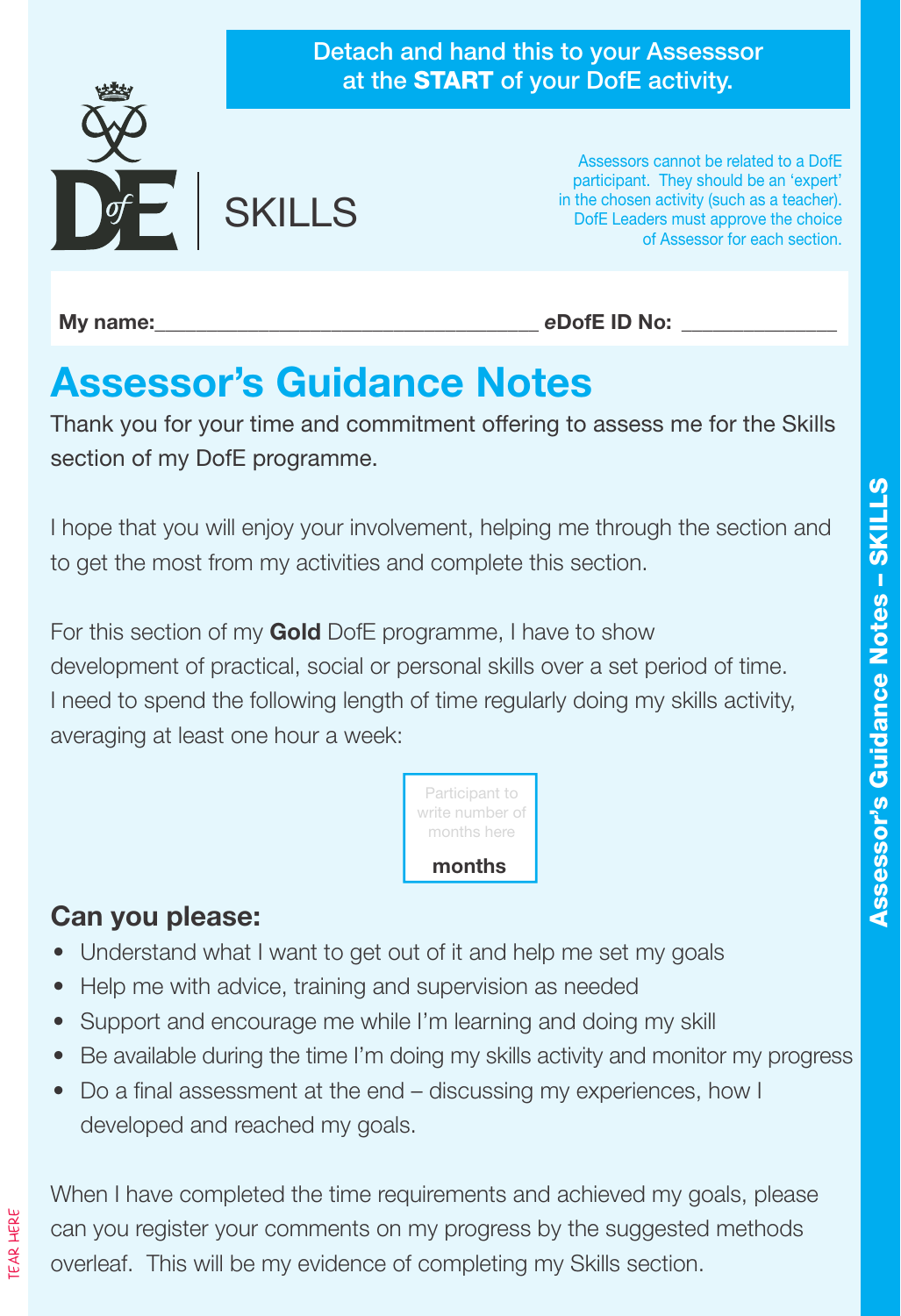#### **The Skills section**

**Aim:** To inspire young people to develop practical and social skills and personal interests.

#### **Completion of the section**

Young people have met the DofE requirements if they've undertaken their activity regularly, averaging at least one hour a week over the agreed time and have demonstrated effort, perseverance and improvement.

#### **Your Assessor's report**

Please take the time to think about what evidence you provide. You can talk about training, progress, personal development and achievement of their goals.

What you write will celebrate the achievement of the young person and will form part of their permanent record of their DofE programme. So please make your comments personal, positive and engaging. Remember to include the activity start and end dates.

#### **Online**

To enter your report online, visit www.DofE.org/assessor (or scan this QR code) and follow the instructions. You will need the participant's name, their *e*DofE ID number, their DofE level and the section you have assessed.



*or...*

#### **On paper**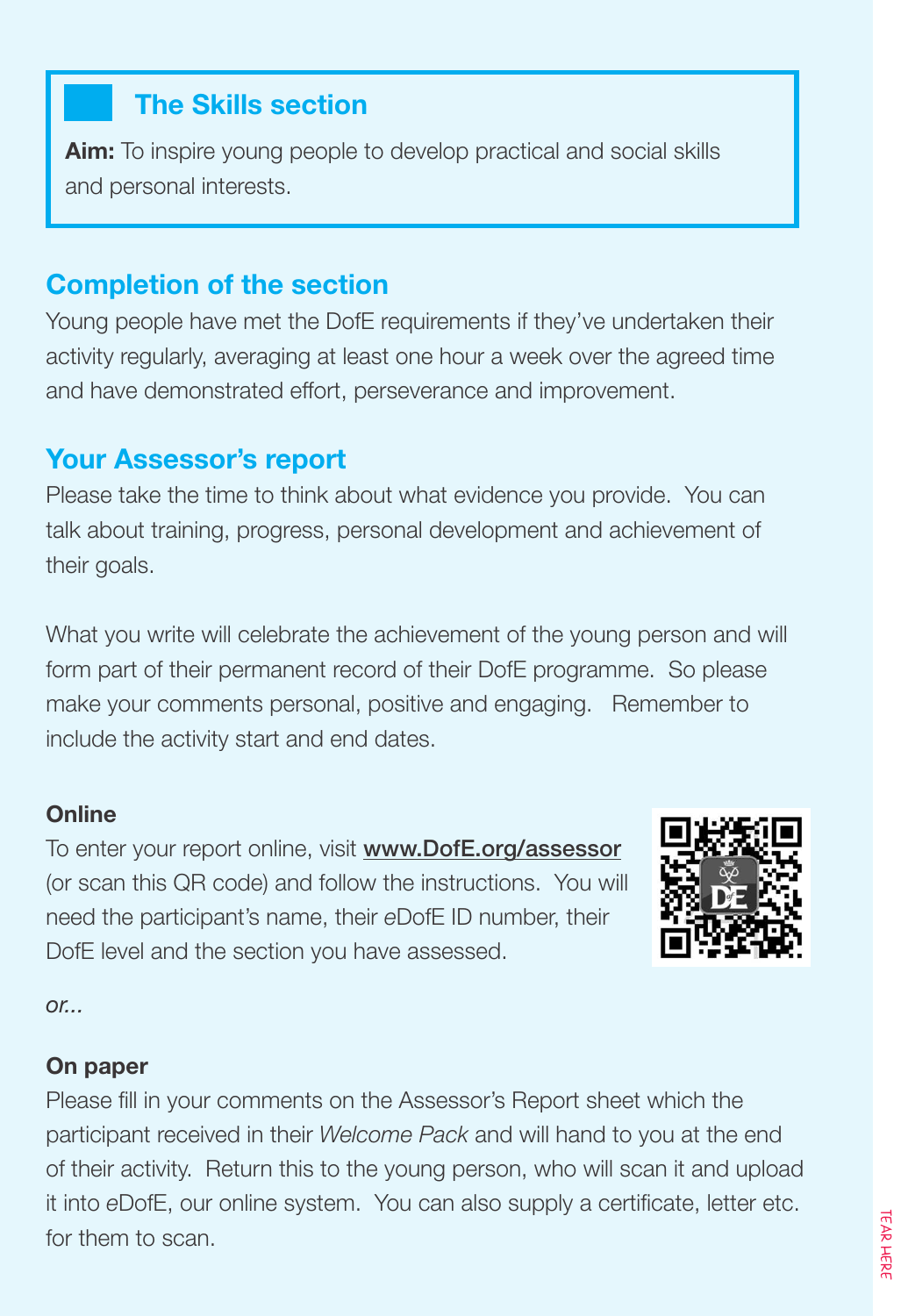#### Detach and hand this to your Assesssor at the END of your DofE activity.



#### ASSESSOR'S REPORT SKILLS

#### **To the participant**

Remove this sheet, fill in your details on the other side and hand it to your Assessor when you have completed the activity for the required period of time.

If your Assessor chooses to complete their report online, it will be sent to your DofE Leader to approve. If the Assessor completes this form, when they return it to you completed and signed, scan or photograph it and upload it to *e*DofE, marking it as an '*Assessor's report*'. When it has been approved you will see it appear in your Evidence folder in *e*DofE. You can then submit this section for sign-off. You can also add your own comments in *e*DofE.

#### **To the Assessor**

Thank you for assessing this participant in their skills activity for their Duke of Edinburgh's Award.

To achieve an Award, participants need to prove what activities they've been doing, how they've progressed and how they've met the goals they set for each section. Please complete your report online at:



# **www.DofE.org/Assessor**

You will need the information in the top right-hand box of the other side of this sheet to make your report. Alternatively, you can write your comments in the space provided overleaf and return this sheet to the participant.

#### **What to include in a report:**

Please describe the achievements of the participant as they undertook this section. Say how they met their goals, what skills they have developed and mention any memorable things that they accomplished. Please remember to keep your comments personal, positive and encouraging.

Thank you for supporting young people with their DofE activities.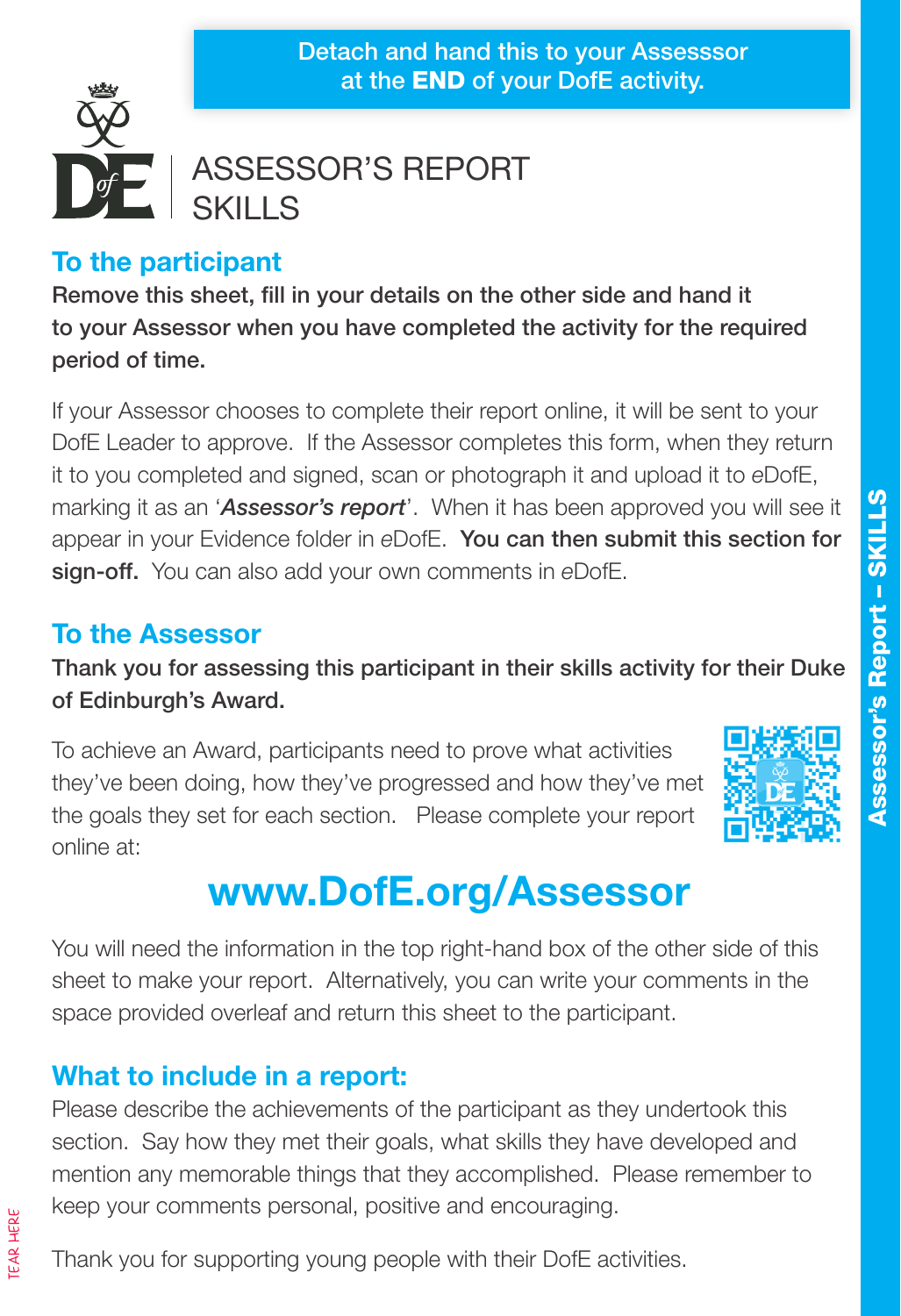| ASSESSOR'S REPORT<br>$\bigcup_{i=1}^{n}$<br><b>SKILLS</b>                                  | Participant:<br>eDofE ID No:<br>Level: Gold |  |
|--------------------------------------------------------------------------------------------|---------------------------------------------|--|
|                                                                                            |                                             |  |
| Date started: $\frac{1}{\sqrt{1-\frac{1}{2}}}$ Completed: $\frac{1}{\sqrt{1-\frac{1}{2}}}$ |                                             |  |
|                                                                                            |                                             |  |

#### **Assessor's comments:**

Please write as much as possible, talking about training, teamwork (if applicable) and achievements. What you write will celebrate the achievement of the young person and will form part of their permanent record of their DofE programme.

| ,我们也不会有什么。""我们的人,我们也不会有什么?""我们的人,我们也不会有什么?""我们的人,我们也不会有什么?""我们的人,我们也不会有什么?""我们的人                                                                                                                                               |
|--------------------------------------------------------------------------------------------------------------------------------------------------------------------------------------------------------------------------------|
|                                                                                                                                                                                                                                |
|                                                                                                                                                                                                                                |
|                                                                                                                                                                                                                                |
|                                                                                                                                                                                                                                |
|                                                                                                                                                                                                                                |
|                                                                                                                                                                                                                                |
|                                                                                                                                                                                                                                |
| Assessor's first name: Last name: Last name: Last name: Last name: Last name: Last name: Last name: Last name: Last name: Last name: Last name: Last name: Last name: Last name: Last name: Last name: Last name: Last name: L |
|                                                                                                                                                                                                                                |
|                                                                                                                                                                                                                                |
|                                                                                                                                                                                                                                |
|                                                                                                                                                                                                                                |
|                                                                                                                                                                                                                                |
|                                                                                                                                                                                                                                |
| Participants should scan or photograph this page and upload to eDofE as evidence.                                                                                                                                              |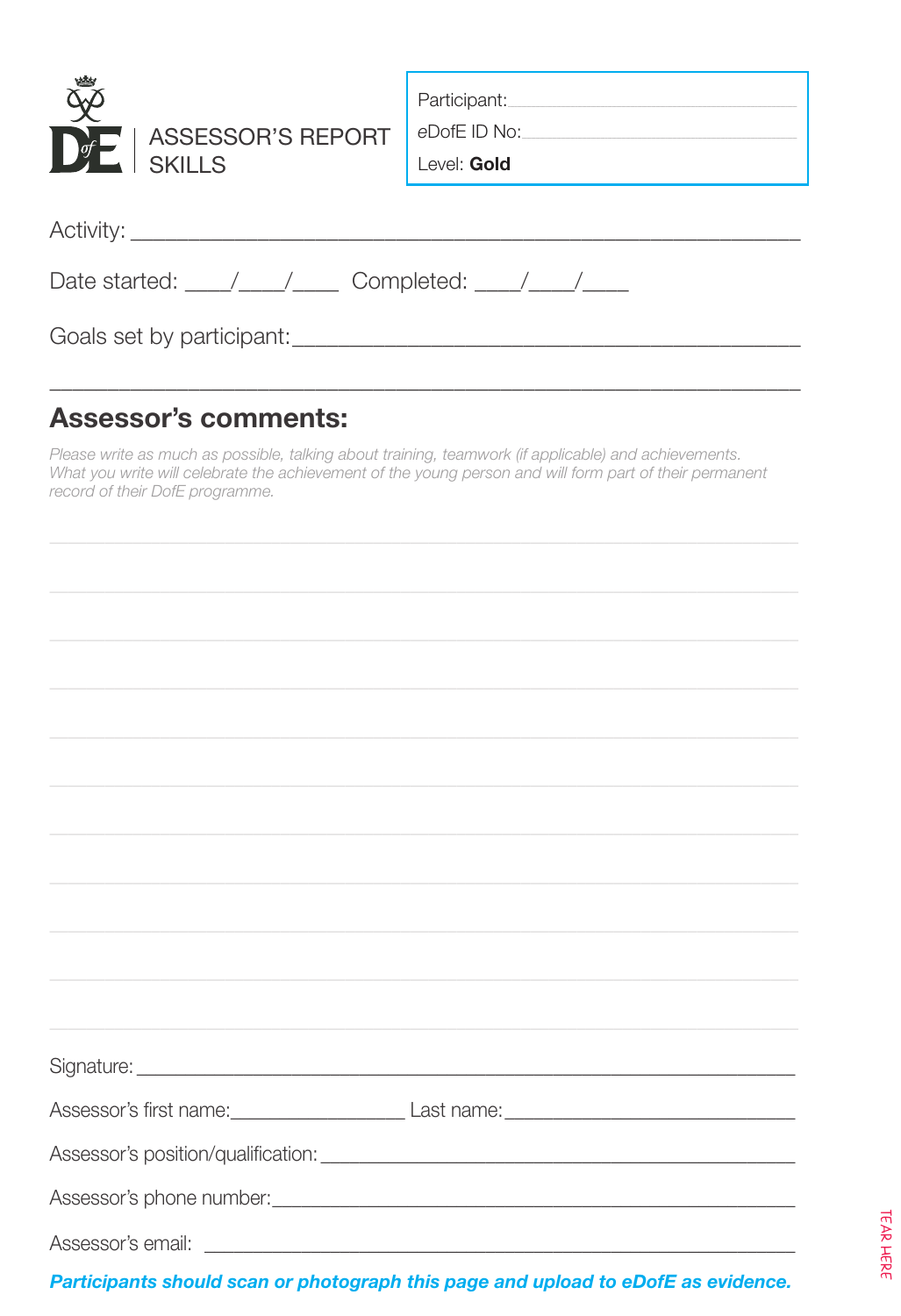

My name: eDofE ID No:

## **Expedition Assessor's Guidance Notes**

Thank you for your time and commitment offering to assess me for the Expedition section of my DofE programme.

I hope that you will enjoy your involvement, helping me through the section and to get the most from my activities and complete this section.

For this section of my **Gold** DofE programme, I have to plan, train for and undertake an expedition. For this level I need to do my expedition over:



*with an acclimatisation day before immediately before the expedition.*

#### **As a guardian of the DofE's high standards, your role is to:**

- Ensure that the aim of the expedition is met.
- Protect the interests of the DofE.
- Ensure that the 20 conditions of the Expedition section are fulfilled.
- Provide, as appropriate, local expedition area information to teams to help them decide how best to meet the 20 conditions.
- Be a fair, impartial and positive person who adds to the expedition experience, supports the team and sees a successful outcome.
- Do a final debrief at the end discussing their experiences, how they developed and reached their goals.

When I have completed my expedition and achieved my aim, please can you register your comments on my progress by the suggested methods overleaf. This will be my evidence of completing my Expedition section.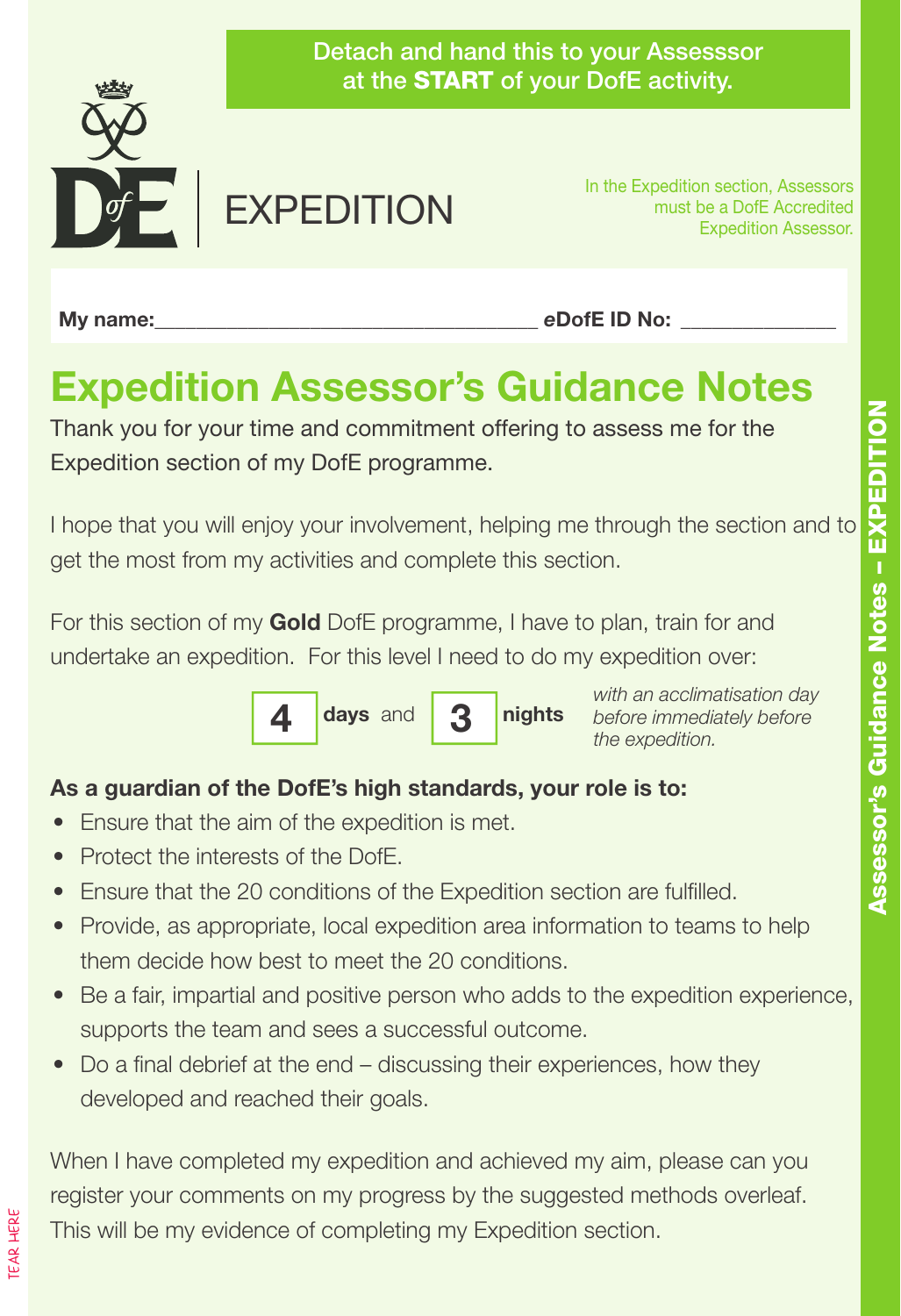#### **The Expedition section**

**Aim:** To inspire young people to develop initiative and a spirit of adventure and discovery, by planning, training for and completing an adventurous journey as part of a team.

#### **Completion of the section**

Young people have met the DofE requirements when they have successfully completed their qualifying expedition in line with the 20 conditions and delivered their presentation.

#### **Your Expedition Assessor's report**

Please take the time to think about what evidence you provide. You can talk about training, team contribution and achievement of their personal goals.

What you write will celebrate the achievement of the young person and will form part of their permanent record of their DofE programme. So please make your comments personal, positive and engaging. Remember to include the activity start and end dates.

#### **Online**

To enter your report online, visit www.DofE.org/assessor (or scan this QR code) and follow the instructions. You will need the participant's name, their *e*DofE ID number, their DofE level and the section you have assessed.



*or...*

#### **On paper**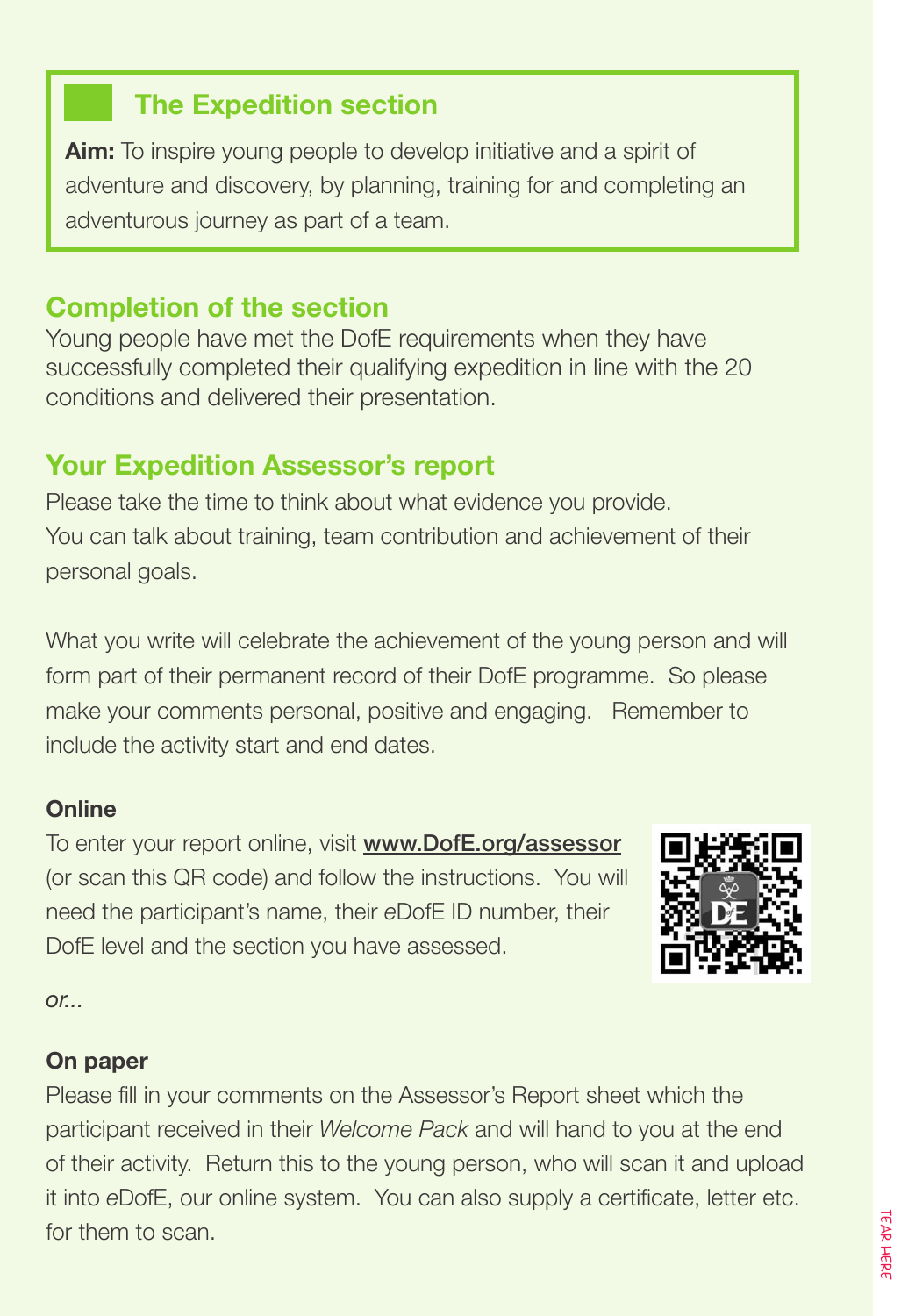Detach and hand this to your Assesssor at the END of your DofE activity.



#### ASSESSOR'S REPORT **EXPEDITION**

In the Expedition section, Assessors must be a DofE Accredited Expedition Assessor.

#### **To the participant**

Remove this sheet, fill in your details where indicated and hand it to your Assessor at the start of your expedition.

If your Expedition Assessor chooses to complete their report online, it will be sent to your DofE Leader to approve. If the Assessor completes this *Assessor's Report* card, when they return it to you completed and signed, scan or photograph it and upload it to *e*DofE, marking it as an '*Assessor's report*'. When it has been approved you will see it appear in your Evidence folder in *e*DofE. You can then submit this section for sign-off. You can also add your own comments in *e*DofE. Remember, you must also complete the training element of your expedition section on *e*DofE.

#### **To the Expedition Assessor**

Thank you for assessing this participant in their expedition activity for their Duke of Edinburgh's Award. Please complete your report online at:

# **www.DofE.org/Assessor**

You will need the information in the top right-hand box of the other side of this sheet to make your report. Alternatively, you can write your comments in the space provided overleaf and return this sheet to the participant. Please remember to keep your comments personal, positive and encouraging.



# **Practice expedition**

Practice location:

Start date:  $\frac{1}{2}$  /  $\frac{1}{2}$  End date:  $\frac{1}{2}$ 

I confirm that the above participant has successfully completed all aspects of the Expedition Training Framework and practice expedition(s) for this DofE level.

Signature of Supervisor:

TEAR HERE

Name of Supervisor:

Date:  $/$  /

Assessor's Report – EXPEDITION

Assessor's Report - EXPEDITION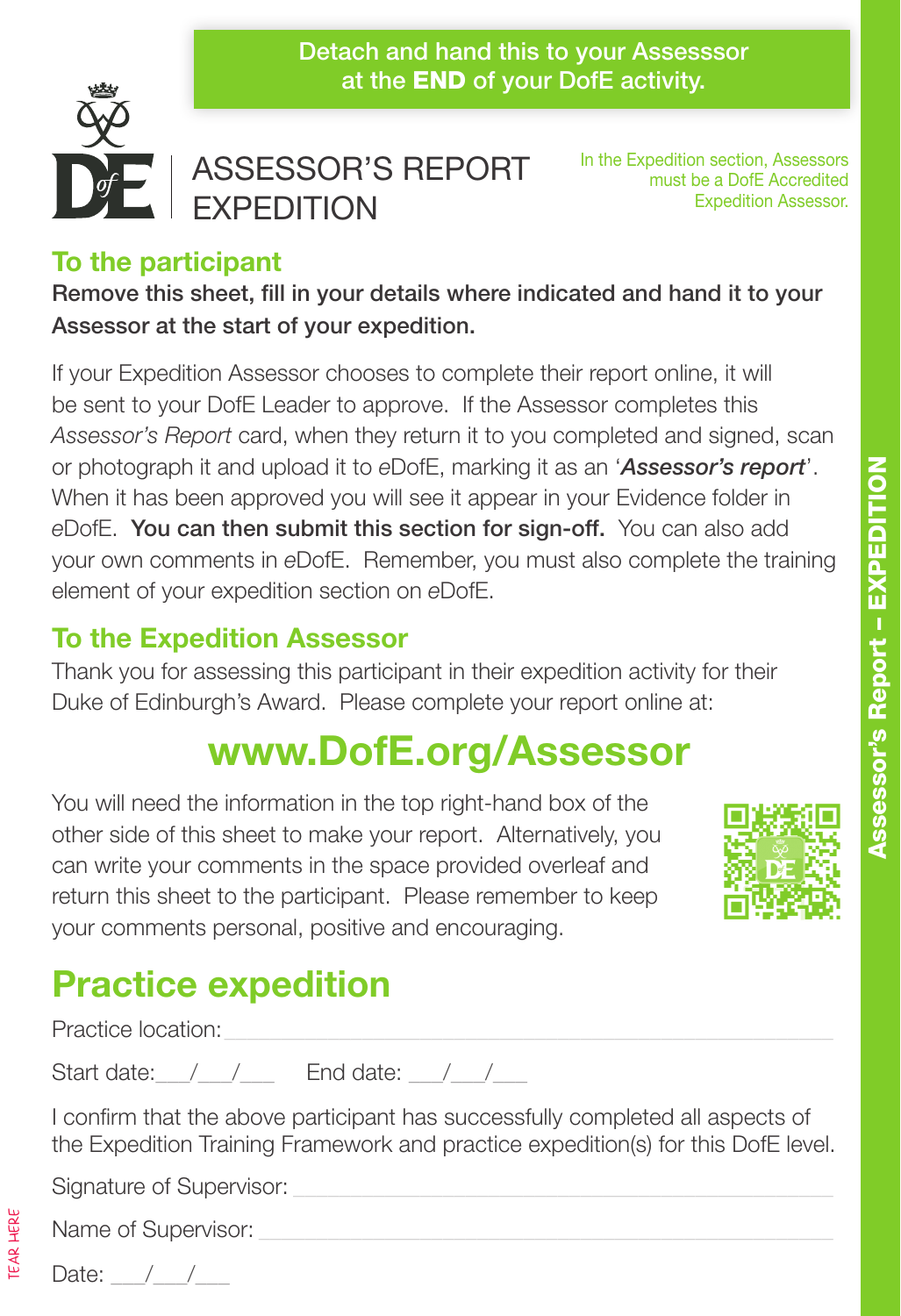

Participant:

eDofE ID No:

Level: Gold

# **Qualifying expedition**

| Area: <u>2008 - 2008 - 2008 - 2008 - 2008 - 2008 - 2008 - 2008 - 2008 - 2008 - 2008 - 2008 - 2008 - 2008 - 2008 - 2008 - 2008 - 2008 - 2008 - 2008 - 2008 - 2008 - 2008 - 2008 - 2008 - 2008 - 2008 - 2008 - 2008 - 2008 - 2008 </u> |  |
|--------------------------------------------------------------------------------------------------------------------------------------------------------------------------------------------------------------------------------------|--|
|                                                                                                                                                                                                                                      |  |
|                                                                                                                                                                                                                                      |  |
|                                                                                                                                                                                                                                      |  |
| Pre-expedition check completed on (date): ____/____/____                                                                                                                                                                             |  |
| Expedition Assessor's comments: www.commenter.community.community.community.community.community.com                                                                                                                                  |  |
|                                                                                                                                                                                                                                      |  |
|                                                                                                                                                                                                                                      |  |
|                                                                                                                                                                                                                                      |  |
|                                                                                                                                                                                                                                      |  |
|                                                                                                                                                                                                                                      |  |
|                                                                                                                                                                                                                                      |  |
|                                                                                                                                                                                                                                      |  |
|                                                                                                                                                                                                                                      |  |
|                                                                                                                                                                                                                                      |  |
|                                                                                                                                                                                                                                      |  |
|                                                                                                                                                                                                                                      |  |
|                                                                                                                                                                                                                                      |  |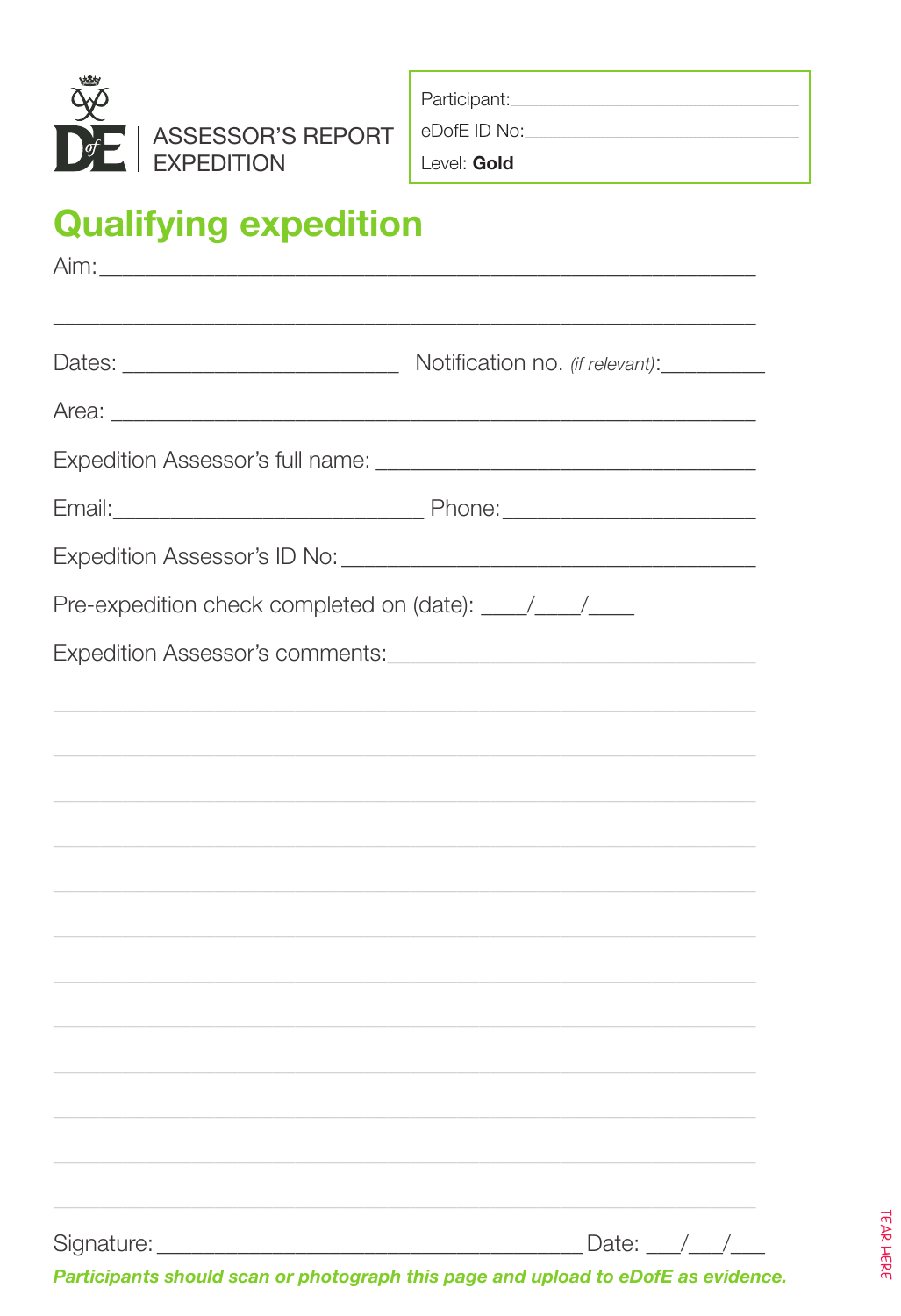

### PRESENTATION REPORT EXPEDITION

#### **To the participant**

Remove this sheet, fill in your details where indicated and hand it to whoever is seeing your expedition presentation. Remember, you can add your own comments and thoughts about your expedition, plus photographs, as evidence in *e*DofE to help make a great *Achievement Pack.* It is up to you who assesses your presentation, it can be any suitable adult who is not a family member.

#### **To the person seeing the expedition presentation**

Thank you for seeing this participants presentation following their DofE expedition. This is an important opportunity for the participants to evaluate their experiences on their DofE expedition. The presentation should bring the expedition aim to life and be more than just a report of the project.

#### **What to include in a presentation report:**

Please write about how the individual gave their presentation and what contribution they made. This can include the choice of style of the presentation; their self-confidence; how enjoyable it was; whether the expedition aim was fully explored; how they overcame any problems or obstacles they may have faced along the way... and how much fun they had!

Please remember to keep your comments personal, positive and encouraging. Thank you for supporting young people with their DofE activities.

Venue of presentation:

Presentation given to:

*Please write your review overleaf...*

*Participants should scan or photograph this page and upload to eDofE as evidence.*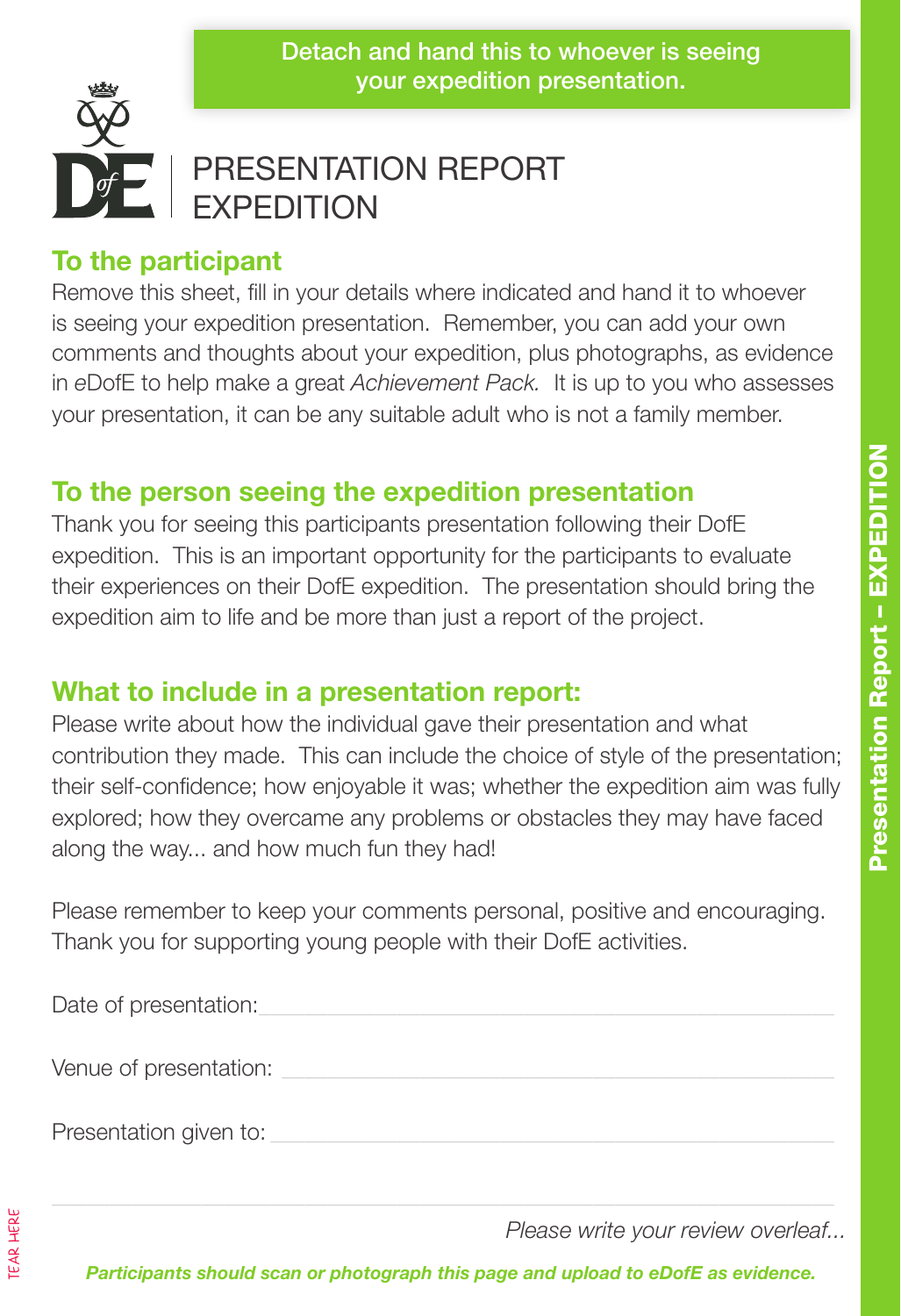

| Participant: |  |
|--------------|--|
| eDofE ID No: |  |
| Level: Gold  |  |

### **Presentation review**

Expedition presentation assessor's comments:

Signature of person assessing presentation: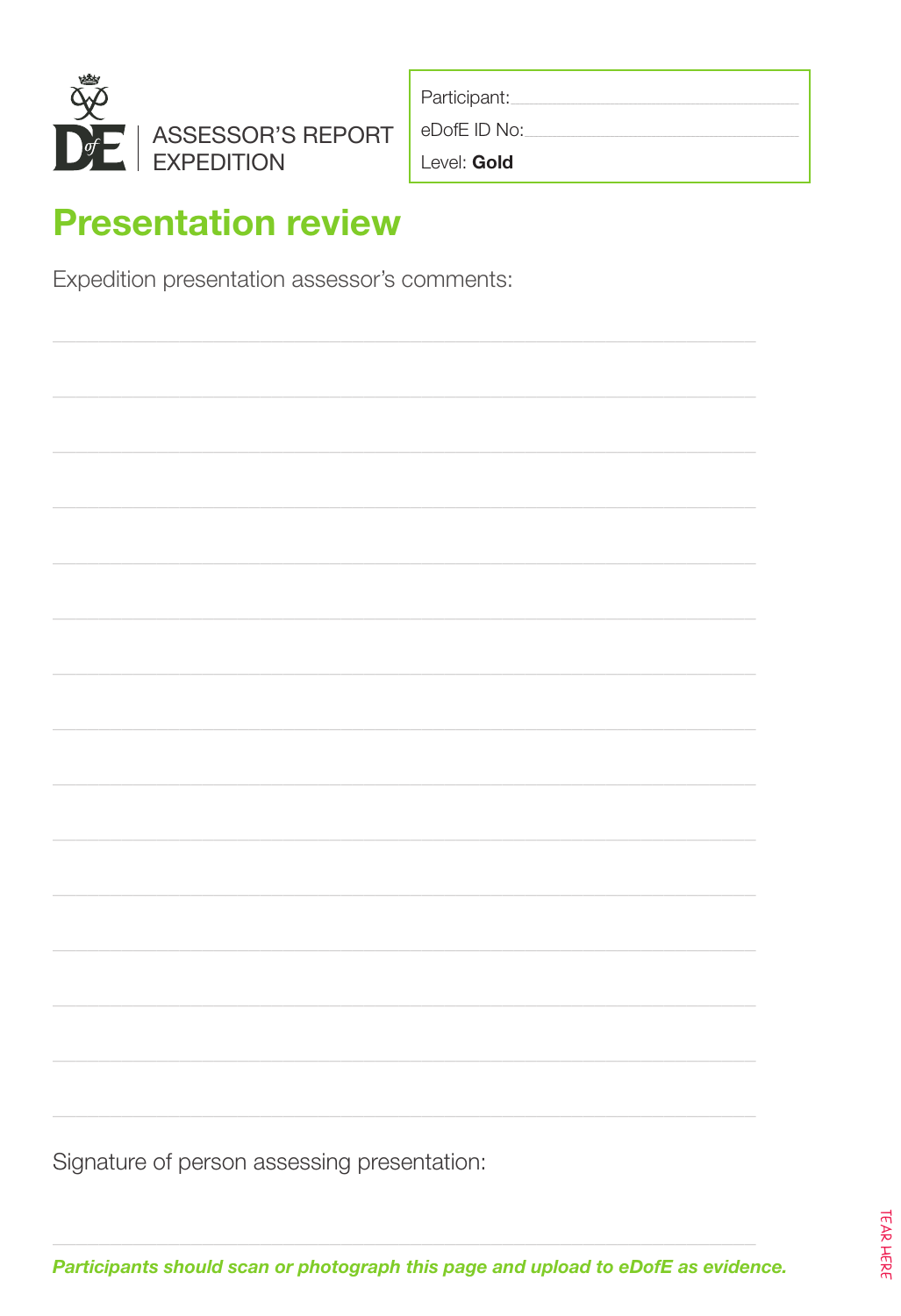

Detach and hand this to your Assesssor at the START of your DofE activity.

# **RESIDENTIAL**

Assessors cannot be related to a DofE participant. They should be an 'expert' in the chosen activity (such as the activity leader). DofE Leaders must approve the activity and the choice of Assessor.

**My name:**  $\qquad \qquad$  **eDofE ID No:**  $\qquad \qquad$ 

# **Assessor's Guidance Notes**

Thank you for your time and commitment offering to assess me for the Residential section of my DofE programme.

I hope that you will enjoy your involvement, helping me through the section and to get the most from my activities and complete this section.

For this section of my **Gold** DofE programme I have to undertake a shared activity or specific course, with people I don't know in a residential setting away from home, and in an unfamiliar environment for five days and four nights.

#### **Can you please:**

- Understand what I want to get out of it and help me set my goals.
- Help me with advice, training and supervision as needed.
- Support and encourage me while I'm on the residential.
- Be available throughout my residential and monitor my progress.
- Do a final assessment at the end discussing my experiences, how I developed and reached my goals.

When I have completed the time requirements and achieved my goals, please can you register your comments on my progress by the suggested methods overleaf.

This will be my evidence of completing my Residential section.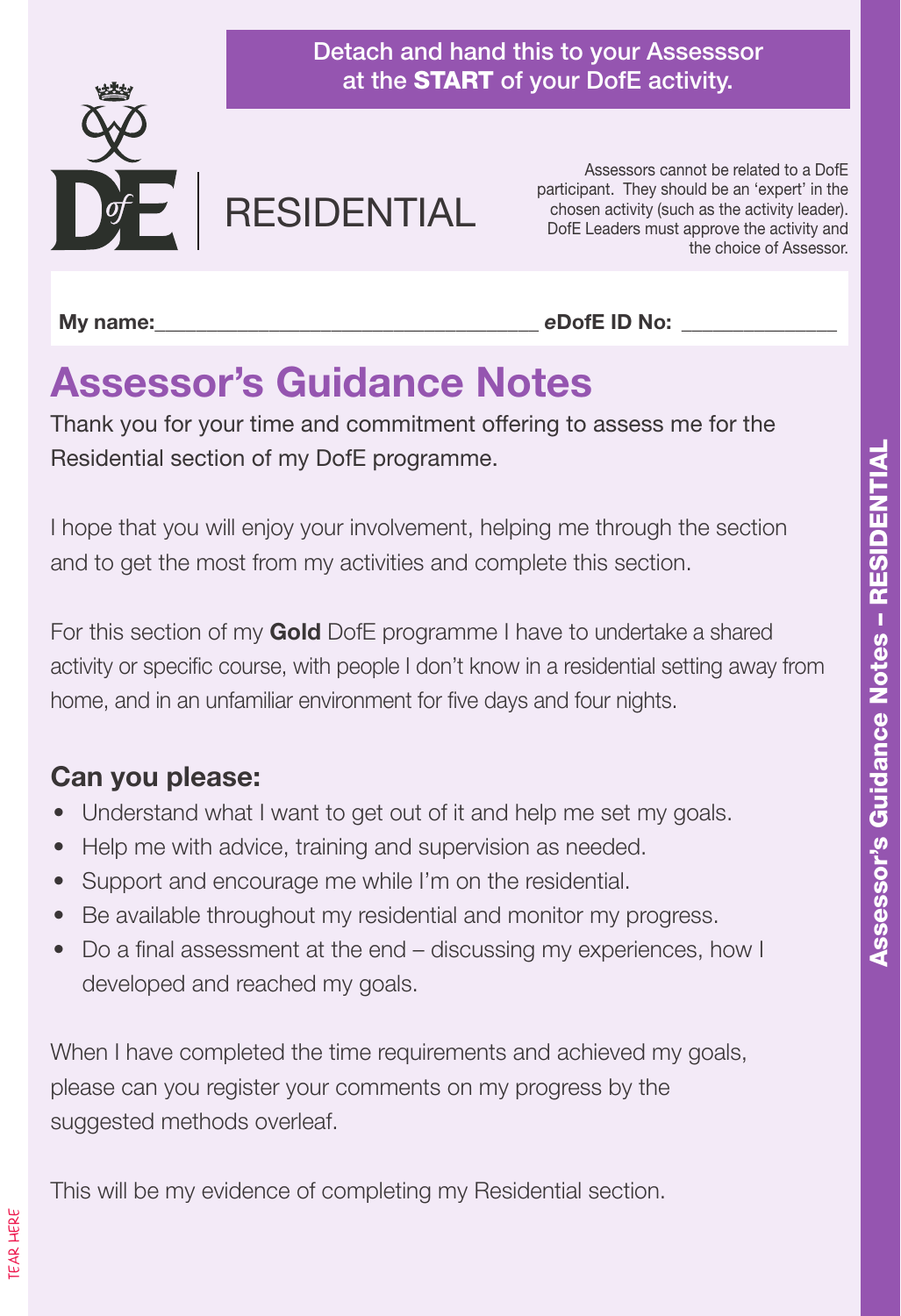#### **The Residential section**

**Aim:** To inspire participants through a concentrated involvement with people they don't know, who are usually from different backgrounds, and bring alternative views to the challenges they will face. The Residential section broadens their experiences by empowering them to make a difference in a team-based residential setting.

#### **Completion of the section**

Participants undertake a shared activity or specific course with people they don't know in a residential setting away from home and in an unfamiliar environment. Evenings are often as much a part of the experience as the daytime activities.

#### **Your Assessor's report**

Please take the time to think about what evidence you provide. You can talk about training, progress, team contribution (if applicable), personal development and achievement of their goals.

What you write will celebrate the achievement of the young person and will form part of their permanent record of their DofE programme. So please make your comments personal, positive and engaging. Remember to include the activity start and end dates.

#### **Online**

To enter your report online, visit www.DofE.org/assessor (or scan this QR code) and follow the instructions. You will need the participant's name, their *e*DofE ID number, their DofE level and the section you have assessed.



*or...*

#### **On paper**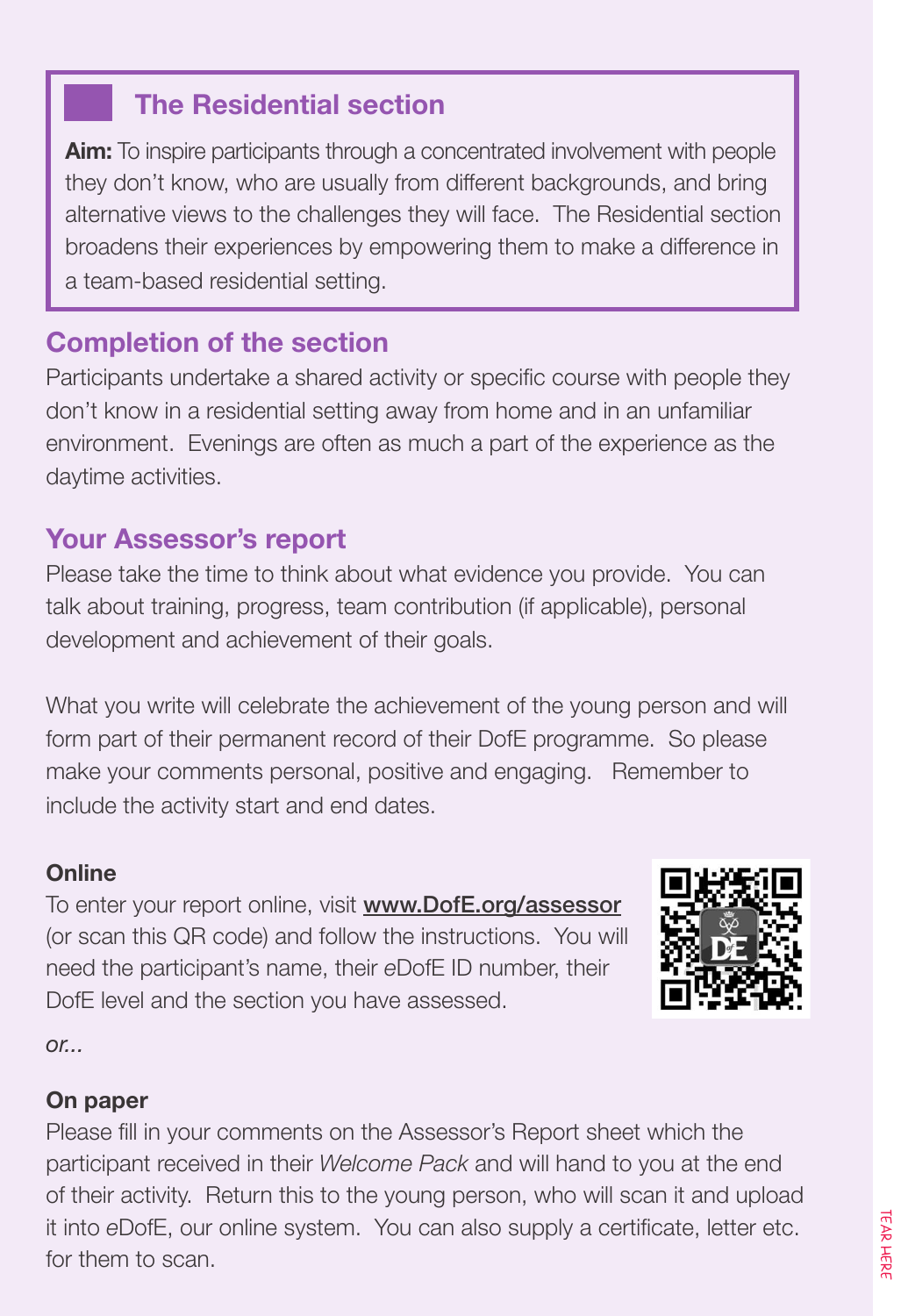Detach and hand this to your Assesssor at the **END** of your DofE activity.



#### ASSESSOR'S REPORT **RESIDENTIAL**

#### **To the participant**

Remove this sheet, fill in your details on the other side and hand it to your Assessor when you have completed the residential activity.

If your Assessor chooses to complete their report online, it will be sent to your DofE Leader to approve. If the Assessor completes this form, when they return it to you completed and signed, scan or photograph it and upload it to *e*DofE, marking it as an '*Assessor's report*'. When it has been approved you will see it appear in your Evidence folder in *e*DofE. You can then submit this section for sign-off. You can also add your own comments in *e*DofE.

#### **To the Assessor**

Thank you for assessing this participant in their residential activity for their Duke of Edinburgh's Award.

To achieve an Award, participants need to prove what activities they've been doing, how they've progressed and how they've met the goals they set for each section. Please complete your report online at:



# **www.DofE.org/Assessor**

You will need the information in the top right-hand box of the other side of this sheet to make your report. Alternatively, you can write your comments in the space provided overleaf and return this sheet to the participant.

#### **What to include in a report:**

Please describe the achievements of the participant as they undertook this section. Say how they met their goals, what skills they have developed and mention any memorable things that they accomplished. Please remember to keep your comments personal, positive and encouraging.

Thank you for supporting young people with their DofE activities.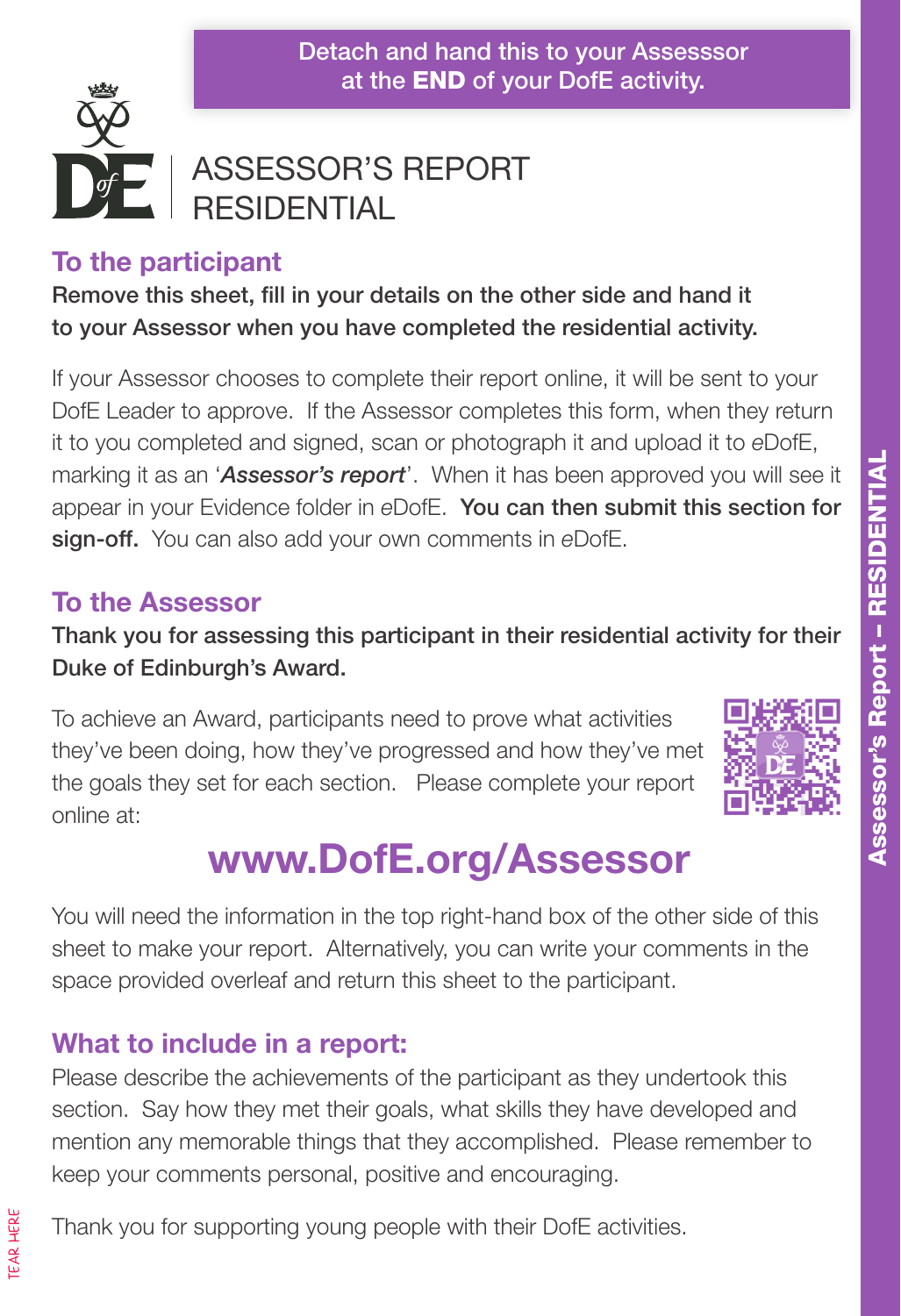

eDofE ID No:

Level: Gold

Details of activity:

| Date started: | Completed: |  |
|---------------|------------|--|
|               |            |  |
|               |            |  |

Goals set by participant: Contract Contract Contract Contract Contract Contract Contract Contract Contract Contract Contract Contract Contract Contract Contract Contract Contract Contract Contract Contract Contract Contrac

#### **Assessor's comments:**

Please write as much as possible, talking about training, teamwork (if applicable) and achievements. What you write will celebrate the achievement of the young person and will form part of their permanent record of their DofE programme.

| <u> 1989 - Andrea Santa Andrea Andrea Andrea Andrea Andrea Andrea Andrea Andrea Andrea Andrea Andrea Andrea Andr</u>  |
|-----------------------------------------------------------------------------------------------------------------------|
|                                                                                                                       |
|                                                                                                                       |
|                                                                                                                       |
|                                                                                                                       |
| ,我们的人们就会在这里,我们的人们就会在这里,我们的人们就会在这里,我们的人们就会在这里,我们的人们就会在这里,我们的人们就会在这里,我们的人们就会在这里,我们                                      |
|                                                                                                                       |
| Assessor's first name: <u>containing and a set also and a set also and a set also and a set also and a set also a</u> |
|                                                                                                                       |
|                                                                                                                       |
|                                                                                                                       |
| Projekt to contract the collection of contracts and an internal contract that the contract of the contribution of     |

Participants should scan or photograph this page and upload to eDofE as evidence.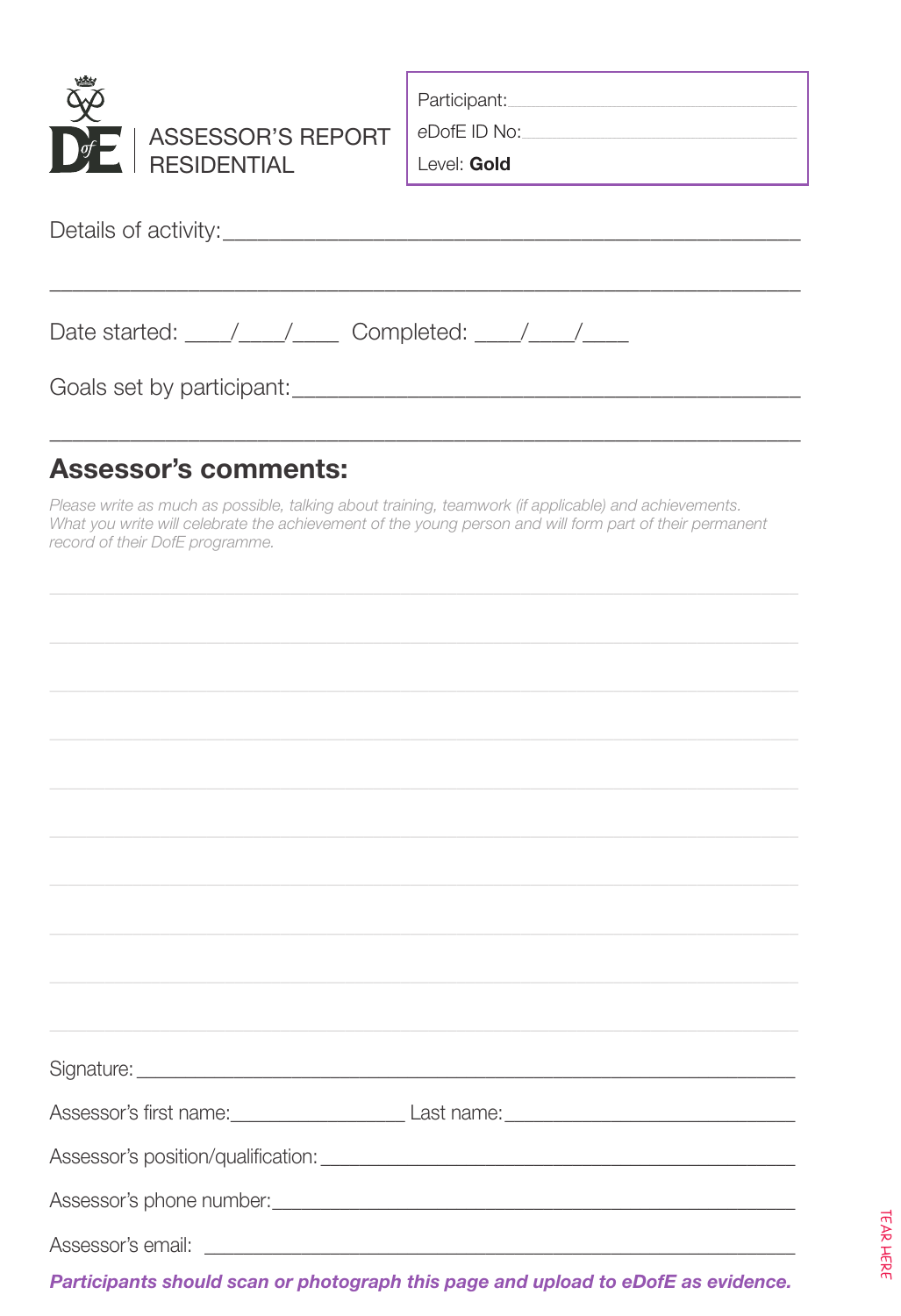| this sheet and take it with you<br>Fill in these details, remove<br>on your expedition. |                             |                    |                                                 |       | Alternative Tel:           | Expedition tel:                                                                 |   |                         |  |  |
|-----------------------------------------------------------------------------------------|-----------------------------|--------------------|-------------------------------------------------|-------|----------------------------|---------------------------------------------------------------------------------|---|-------------------------|--|--|
| expedition safety card<br>Participant's                                                 |                             |                    |                                                 |       | Expedition Tel:            | Other agreed emergency contacts (provided by the Expedition Supervisor)<br>Role |   |                         |  |  |
| $\overline{\mathrm{DE}}$ expedition                                                     | Team members:<br>Team name: | DofE group/centre: | Expedition Supervisor<br>Licensed Organisation: | Name: | Address during Expedition: | Name                                                                            | ≓ | $\ddot{\tilde{\omega}}$ |  |  |

TEAR HERE